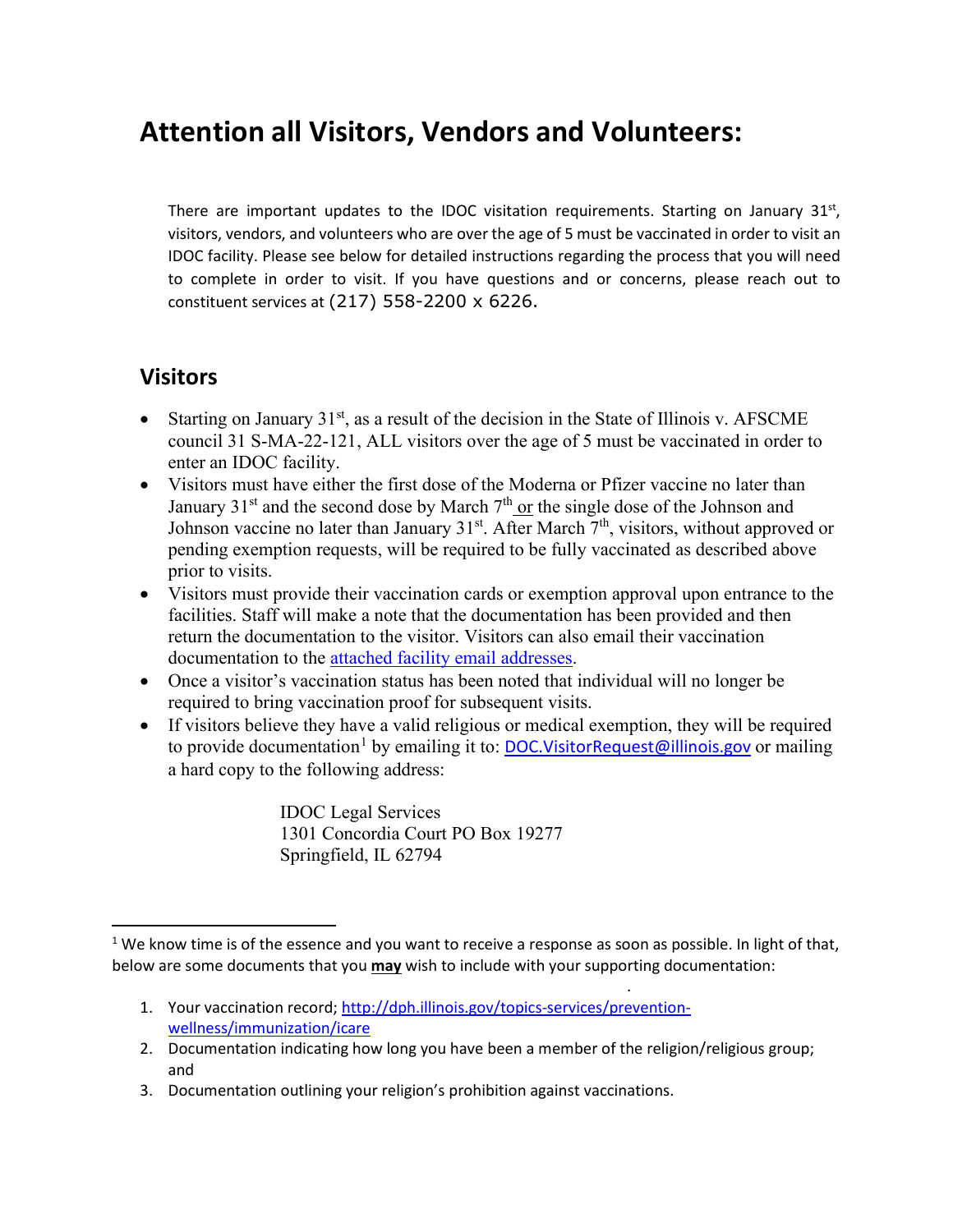• Visitors who claim an exemption will be able to visit an IDOC facility while the exemption decision is pending. If the exemption is denied, perspective visitors will have to get the first dose of the two-dose Moderna or Pfizer vaccines or the single-dose Johnson and Johnson vaccine no later than 21 days after the date of the denial in order to visit. Visitors vaccinated with Moderna or Pfizer must then receive their second dose 35 days after the first dose in order to continue visiting.

[Visitor Vaccination Religious Exemption Form](https://www2.illinois.gov/idoc/facilities/Documents/IDOC%20COVID%20Vaccination%20Visitor%20Religious%20Exemption%20Form.pdf) [Visitor Vaccination Medical Exemption Form](https://www2.illinois.gov/idoc/facilities/Documents/IDOC%20COVID%20Vaccination%20Visitor%20Medical%20Exemption%20Form.pdf)

## **Vendors/Volunteers**

- Starting on January  $31<sup>st</sup>$ , as a result of the decision in the State of Illinois v. AFSCME council 31 S-MA-[2](#page-1-0)2-121, vendors and volunteers who have extended contact<sup>2</sup> with staff or individuals in custody must be vaccinated in order to enter an IDOC facility.
- Vendors and volunteers must have either the first dose of the Moderna or Pfizer vaccine no later than January  $31<sup>st</sup>$  and the second dose by March  $7<sup>th</sup>$  or the single dose of the Johnson and Johnson vaccine no later than January  $31<sup>st</sup>$ . After March  $7<sup>th</sup>$ , vendors and volunteers, without approved or pending exemption requests, will be required to be fully vaccinated as described above prior to visits working in an IDOC facility.
- Volunteers must provide their vaccination cards, or exemption approval upon entrance to the facilities. Staff will make a note that the documentation has been provided and then return the documentation to the vendor/volunteer. Volunteers can also email their vaccination documentation to the attached facility email addresses.
- Vendors can either provide their vaccination cards or exemption approval upon entrance to the facilities or the business employing vendor staff can sign an affidavit stating that all employees working for their respective company who are working inside a correctional facility have received the required vaccination or have an approved medical or religious exemption.
- Once a vendor or volunteer's vaccination status has been noted that individual will no longer be required to bring vaccination proof for subsequent visits to the facility.
- If vendors believe they have a valid religious or medical exemption and their employer has not signed an affidavit attesting to that, the vendor will be required to provide documentation from their employer indicating that their exemption has been approved by their employer.
- If volunteers believe they have a valid religious or medical exemption, they are required to provide an exemption request and supporting documentation<sup>[3](#page-1-1)</sup> by providing it to their

<span id="page-1-1"></span><sup>3</sup> We know time is of the essence and you want to receive a response as soon as possible. In light of that, below are some documents that you **may** wish to include with your supporting documentation:

1. Your vaccination record[; http://dph.illinois.gov/topics-services/prevention](http://dph.illinois.gov/topics-services/prevention-wellness/immunization/icare)[wellness/immunization/icare](http://dph.illinois.gov/topics-services/prevention-wellness/immunization/icare)

.

<span id="page-1-0"></span> $<sup>2</sup>$  Extended contact is defined as contact for an hour or more with staff or members of the population.</sup>

<sup>2.</sup> Documentation indicating how long you have been a member of the religion/religious group; and